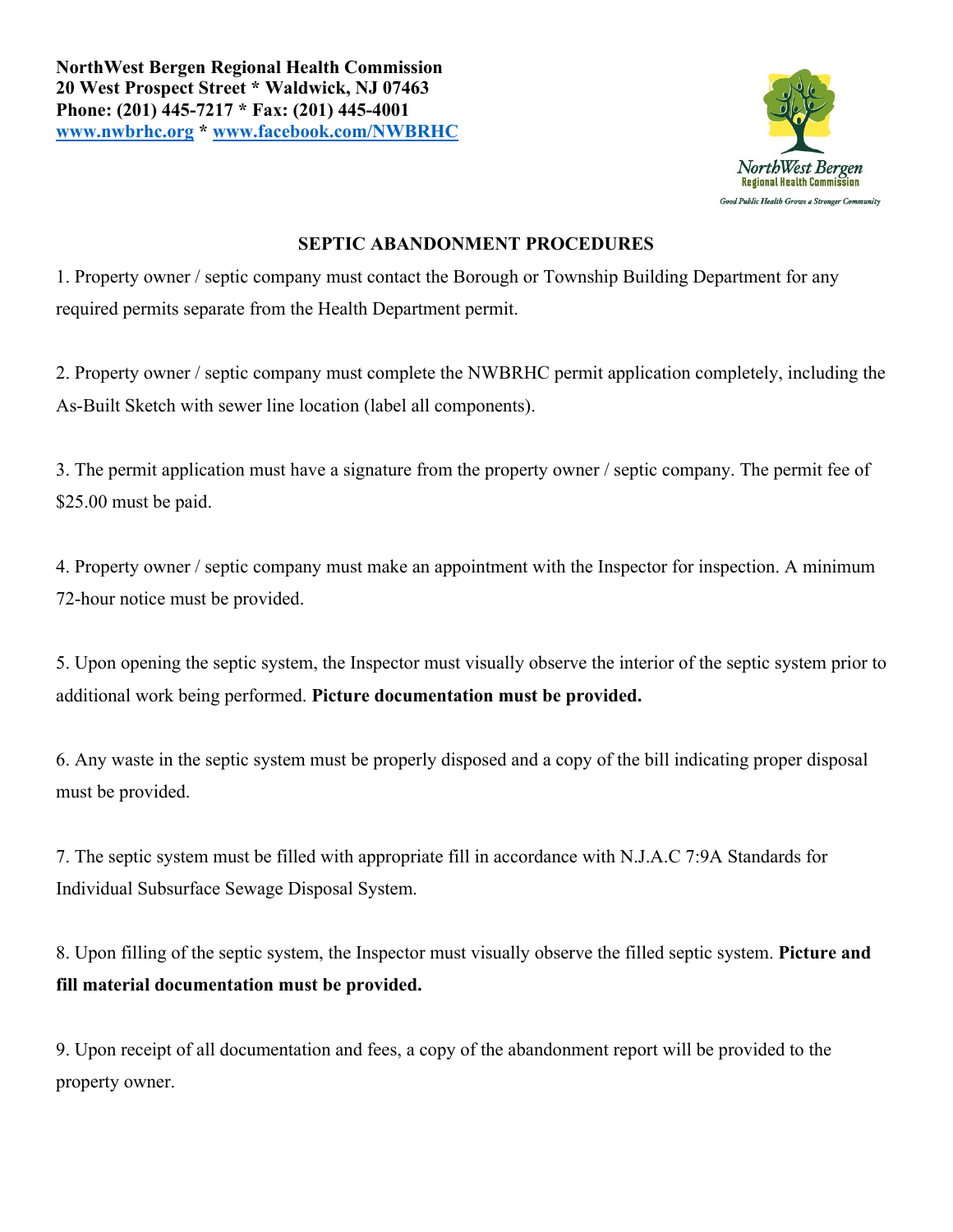|  |                                                                                                                                                        | <b>APPLICATION FOR APPROVAL OF:</b><br>$\Box$ WELL ABANDONMENT | <b>NORTHWEST BERGEN REGIONAL HEALTH COMMISSION</b><br>20 West Prospect Street, Waldwick, New Jersey 07463  Phone (201) 445-7217  Fax (201) 445-4001<br><b><math>\Box</math> SEPTIC SYSTEM INSTALLATION/ABANDONMENT</b>                                                                                                                                                                                        |  |  |
|--|--------------------------------------------------------------------------------------------------------------------------------------------------------|----------------------------------------------------------------|---------------------------------------------------------------------------------------------------------------------------------------------------------------------------------------------------------------------------------------------------------------------------------------------------------------------------------------------------------------------------------------------------------------|--|--|
|  |                                                                                                                                                        | TOWN:                                                          |                                                                                                                                                                                                                                                                                                                                                                                                               |  |  |
|  |                                                                                                                                                        |                                                                |                                                                                                                                                                                                                                                                                                                                                                                                               |  |  |
|  |                                                                                                                                                        |                                                                |                                                                                                                                                                                                                                                                                                                                                                                                               |  |  |
|  |                                                                                                                                                        |                                                                |                                                                                                                                                                                                                                                                                                                                                                                                               |  |  |
|  | (Attach copy of pump out bill)<br>• \$ cash or check (made payable to )<br>Removal of tank must be in compliance with NJ DEP Solid Waste Requirements. |                                                                | I certify that all the septic components at the above-named property have been located and identified. Any and<br>all septic tanks and seepage pits have been disconnected, pumped, and backfilled with approved fill material.<br>Number of components: Septic Tanks_________ Seepage Pits________ Field________<br>As-Built sketch, including sewer line location (label all components), use diagram below |  |  |
|  |                                                                                                                                                        | Back                                                           |                                                                                                                                                                                                                                                                                                                                                                                                               |  |  |

**HOUSE**

Front

**NOTE:** Any deviation from the original plan must be submitted and approved by Northwest Bergen Regional Health Commission. **Septic work shall not be covered/closed until after it has been inspected and approved.**

Signature Company Name

 $\mathcal{L}_\mathcal{L} = \mathcal{L}_\mathcal{L} = \mathcal{L}_\mathcal{L} = \mathcal{L}_\mathcal{L} = \mathcal{L}_\mathcal{L} = \mathcal{L}_\mathcal{L} = \mathcal{L}_\mathcal{L} = \mathcal{L}_\mathcal{L} = \mathcal{L}_\mathcal{L} = \mathcal{L}_\mathcal{L} = \mathcal{L}_\mathcal{L} = \mathcal{L}_\mathcal{L} = \mathcal{L}_\mathcal{L} = \mathcal{L}_\mathcal{L} = \mathcal{L}_\mathcal{L} = \mathcal{L}_\mathcal{L} = \mathcal{L}_\mathcal{L}$ 

Address Phone

## Email

For Office Use Only:

| ∡ |              | Fee | Inspected | $\Lambda$ |                   | Fee | Inspected |
|---|--------------|-----|-----------|-----------|-------------------|-----|-----------|
|   | New          |     |           |           | Well Installation |     |           |
|   | Alteration   |     |           |           | Addition          |     |           |
|   | Repair       |     |           |           | Cleaning          |     |           |
|   | Soil Log     |     |           |           | Abandonment       |     |           |
|   | Reinspection |     |           |           | Demolition        |     |           |